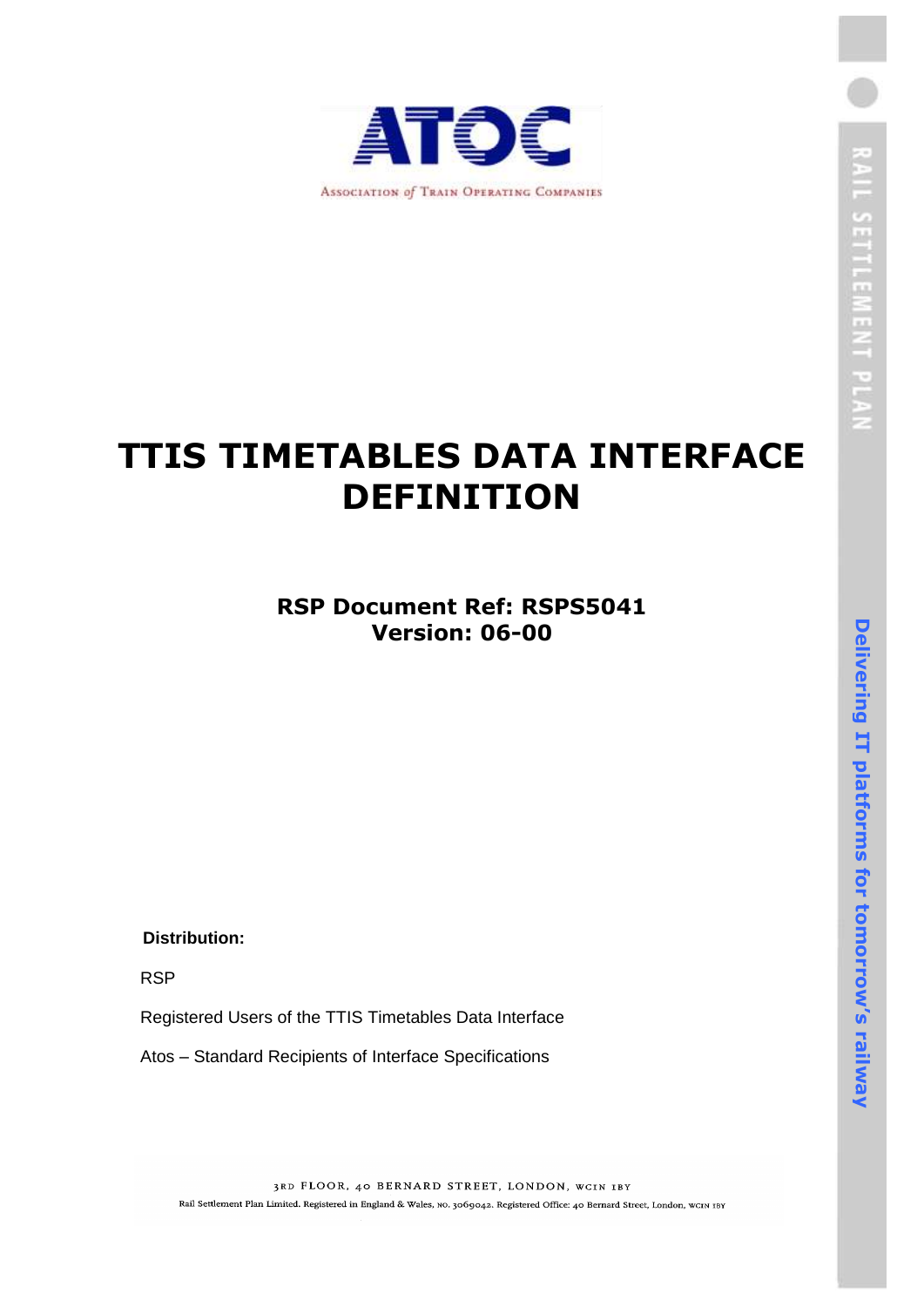

# **Version History**

| <b>Version</b> | Date     | Author                         | <b>Summary of Change</b>                                                                                                                            |
|----------------|----------|--------------------------------|-----------------------------------------------------------------------------------------------------------------------------------------------------|
| $1$ (final)    | 31/10/05 | Peter Arnold                   | Tracked changes tidied, and final version issued.                                                                                                   |
| 2 (final)      | 22/06/07 | Kishore Patel                  | Approved after review.                                                                                                                              |
| 3 (final)      | 16/07/07 | Kishore Patel                  | Approved after review.                                                                                                                              |
| 4 (final)      | 22/10/07 | Kishore Patel                  | Approved after review.                                                                                                                              |
| 5 (final)      | 12/02/09 | Kishore Patel                  | Approved after review.                                                                                                                              |
| 05-01 (final)  | 13/10/09 | S Standley                     | Cosmetic changes. Document updated to new RSP format.                                                                                               |
| 06-00 (final)  | 12/04/12 | Peter Arnold /<br>Vish Varsani | "Atos Origin" replaced by "Atos"; "TSDB" replaced by<br>"ITPS"; TTIS contact details updated; minor changes to<br>Header and reference to CIF File. |

# **Release Control**

The following personnel must formally approve the document prior to assigning a non-draft version number.

| Organisation | <b>Role</b>           | <b>Name</b>          |
|--------------|-----------------------|----------------------|
| l RSF        | Approval of Standards | Retail Systems Forum |

# **Distribution**

| <b>Organisation</b>     | <b>Role</b>                     | <b>Name</b> |
|-------------------------|---------------------------------|-------------|
| RSP data feed licensees | TIS/JIS Suppliers               | N/A         |
| ATOS                    | <b>RSP Third Party Supplier</b> | N/A         |

# **Copyright**

The copyright in this work is jointly vested in Atos and RSP and the information contained herein is confidential. This work (either in whole or in part) must not be modified, reproduced, disclosed or disseminated to others or used for purposes other than that for which it is supplied, without the prior written permission of Atos and RSP. © 2009-2012.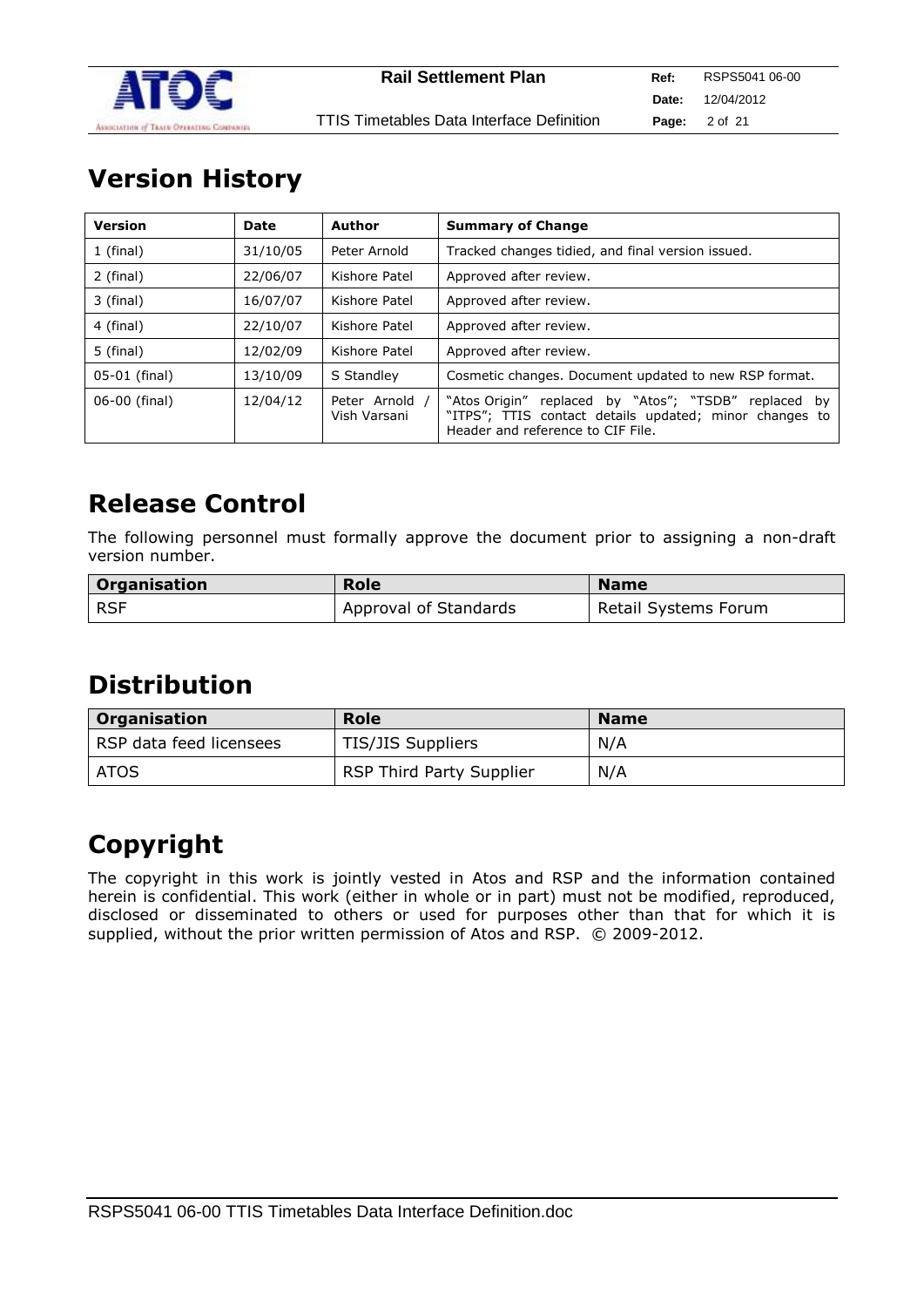

# **Authorities**

|                             | Name  | Signature | )ate |
|-----------------------------|-------|-----------|------|
| Prepared by                 | .<br> |           | .    |
| Authorised by<br><b>RSP</b> | .<br> |           |      |
| Authorised by<br>Atos       | .     |           | .    |

The current status of the document is indicated by the signatures on this page:

- **No signature** indicates a **draft** document
- **Authorised by signature** indicates an **authorised** document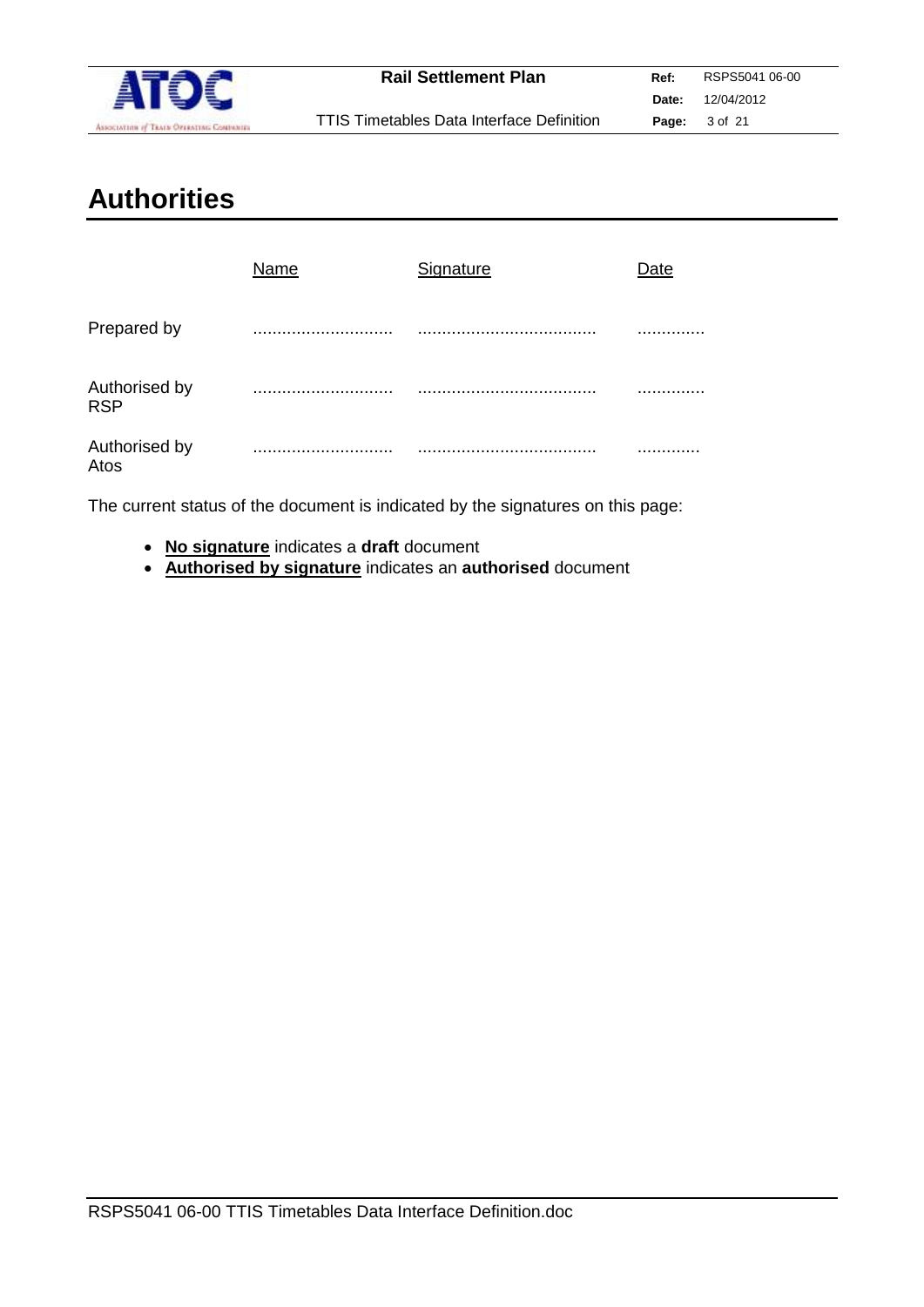

TTIS Timetables Data Interface Definition

# **Contents**

| 1.  |       |  |  |  |
|-----|-------|--|--|--|
| 1.1 |       |  |  |  |
| 1.2 |       |  |  |  |
| 1.3 |       |  |  |  |
| 1.4 |       |  |  |  |
| 1.5 |       |  |  |  |
| 1.6 |       |  |  |  |
| 2.  |       |  |  |  |
| 2.1 |       |  |  |  |
| 2.2 |       |  |  |  |
| 2.3 |       |  |  |  |
| 2.4 |       |  |  |  |
| 2.5 |       |  |  |  |
| 3.  |       |  |  |  |
| 3.1 |       |  |  |  |
| 3.2 |       |  |  |  |
|     | 3.2.1 |  |  |  |
|     | 3.2.2 |  |  |  |
|     | 3.2.3 |  |  |  |
|     | 3.2.4 |  |  |  |
|     | 3.2.5 |  |  |  |
|     | 3.2.6 |  |  |  |
|     | 3.2.7 |  |  |  |
|     | 3.2.8 |  |  |  |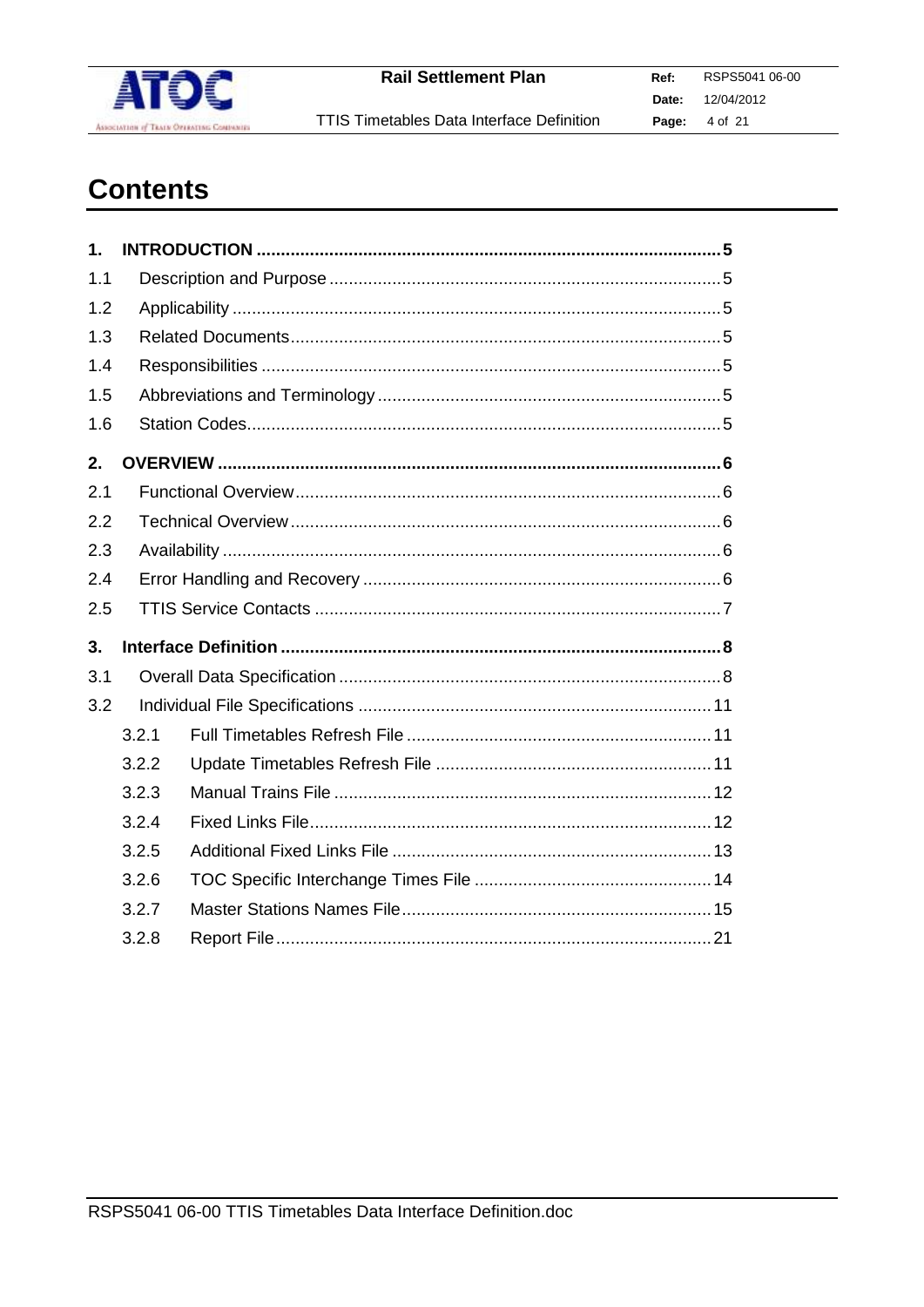

# **1. INTRODUCTION**

## **1.1 Description and Purpose**

This document describes the Timetables Data Interface from the Timetables Information Service.

## **1.2 Applicability**

Users or potential users of this interface.

## **1.3 Related Documents**

(1) Common Interface File End User Specification (version 27). This document is also known as "RSPS5004 – Common Interface File – End User Specification" and can be found at www.atoc.org

## **1.4 Responsibilities**

No specific responsibilities stated.

## **1.5 Abbreviations and Terminology**

| 3-Alpha Code  | 3 letter code used in various rail retail systems to identify stations |
|---------------|------------------------------------------------------------------------|
| CIF.          | Common Interface File (Network Rail Standard Train Schedules           |
|               | Interface)                                                             |
| FTF.          | File to File (Atos bespoke File Transfer Mechanism)                    |
| <b>FTP</b>    | File Transfer Protocol (Industry Standard File Transfer Mechanism)     |
| <b>ITPS</b>   | Integrated Train Planning System (Network Rail Database)               |
| <b>RSID</b>   | <b>Retail Service Identifier</b>                                       |
| <b>TIPLOC</b> | <b>Timing Point Location</b>                                           |
| TTIS          | <b>Timetables Information Service</b>                                  |

### **1.6 Station Codes**

This document describes timetable services (train, bus and ferry) between stations. In this context, station includes National Rail Stations, Irish (North and Republic) Rail Stations, Bus Stations and Ferry Terminals.

The CIF data uses TIPLOCs to determine locations. TIPLOCs include stations, but also could include other timing points such as junctions and signal boxes. Also a station may have more than one timing point. So for example, Clapham Junction and Willesden Junction each have 5 TIPLOCs.

Other reference data uses the 3-Alpha Codes. These are the codes formerly known as CRS codes. Most stations have one 3-Alpha Code. Some stations have two 3-Alpha Codes, e.g. Tamworth has one for Tamworth High Level and one for Tamworth Low Level. In such cases, one of the 3-Alpha Codes is the principal 3-Alpha Code.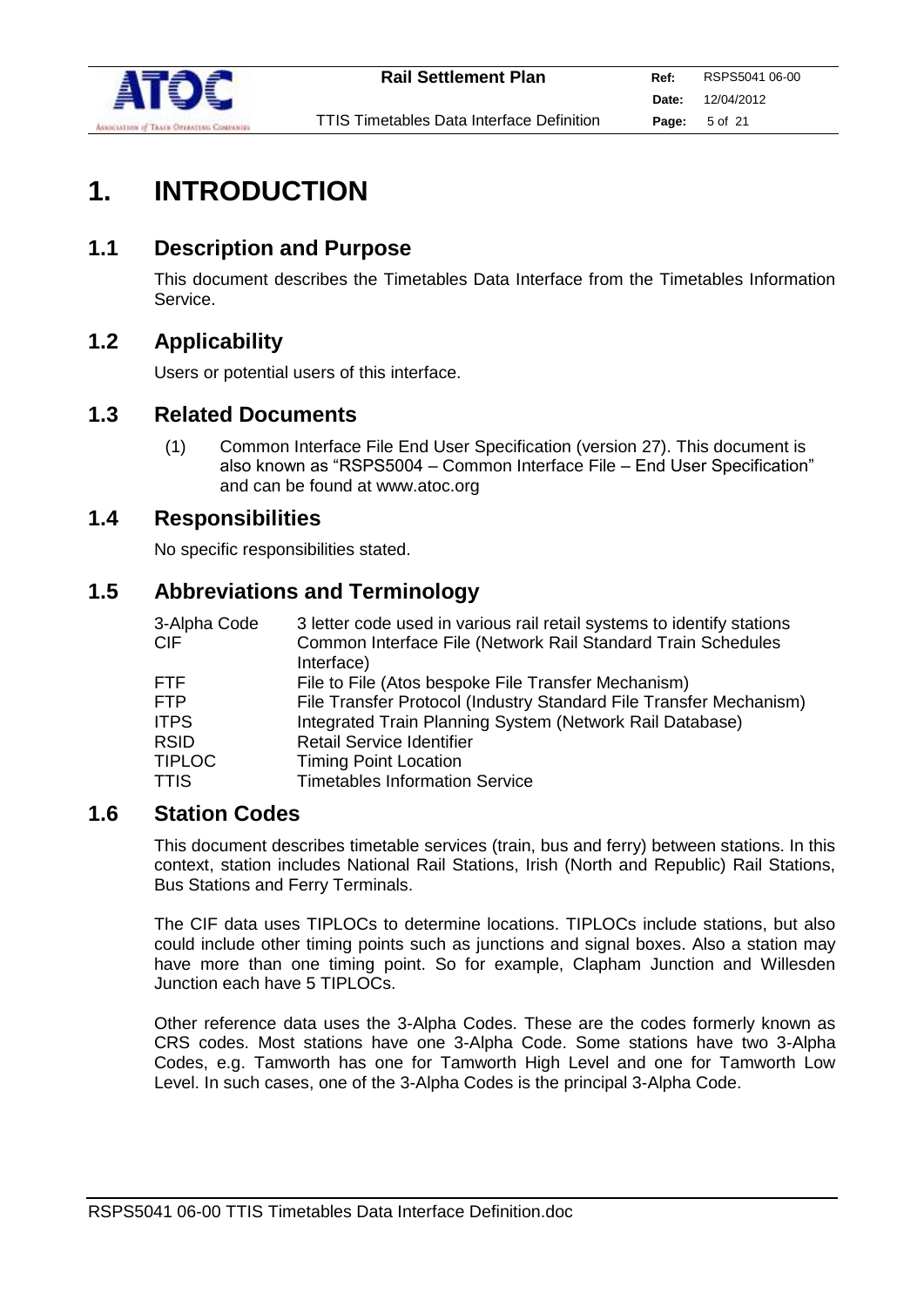

# **2. OVERVIEW**

## **2.1 Functional Overview**

The Timetable Information Service provides authorised Timetable Information Service customers with timetable data for GB rail services, associated shipping and bus links, and reference data for timetables enquiry systems.

The interface consists of the following files zipped up together

- Full Timetables File. This contains details of all valid bus, passenger train and ferry services as supplied by ITPS in CIF format. The ITPS data will be supplemented with RSIDs by TTIS. A full file will be provided the first time data is sent to new customers and will also be available on request at other times.
- Update Timetables File. In normal circumstances daily timetables customers will receive update files. This file is in CIF format.
- Manual Trains File. This file contains train schedule data for trains, buses and ferries not held by ITPS. This file is in CIF format, but does not include RSIDs. This file is commonly known as the "Z Trains File".
- Master Stations Names File. This file stores all location specific data that is relevant to systems using TTIS data.
- Fixed Link File. This file contains details of walk, bus, tube and Metro links between stations for which timetabled services are not stored in the TTIS database.
- Set File. This is a non changing file, with one line of data "UCFCATE". This does not serve any purpose.
- Report File. This file contains a list of files sent.

### **2.2 Technical Overview**

The files are available to receive by FTF over the Rail network or by non-secure FTP over the internet. For Traveline an FTP server is available on the Internet for the timetable files to be downloaded.

## **2.3 Availability**

Data will be despatched daily. Traveline users will need to download the data from the FTP server at the frequency agreed with RSP.

### **2.4 Error Handling and Recovery**

Atos will automatically monitor that the files are despatched, and in the event of a transfer failure being detected, will intervene to resend the files. For Traveline once the files have been dispatched successfully to the FTP server, it is the responsibility of the users to ensure the success of the download of the timetable files from the FTP server.

In the event of receipt of corrupted data by the Timetables Information Service customer, the Timetables Information Service customer shall notify Atos, who shall be responsible for re-sending the data on the next business day.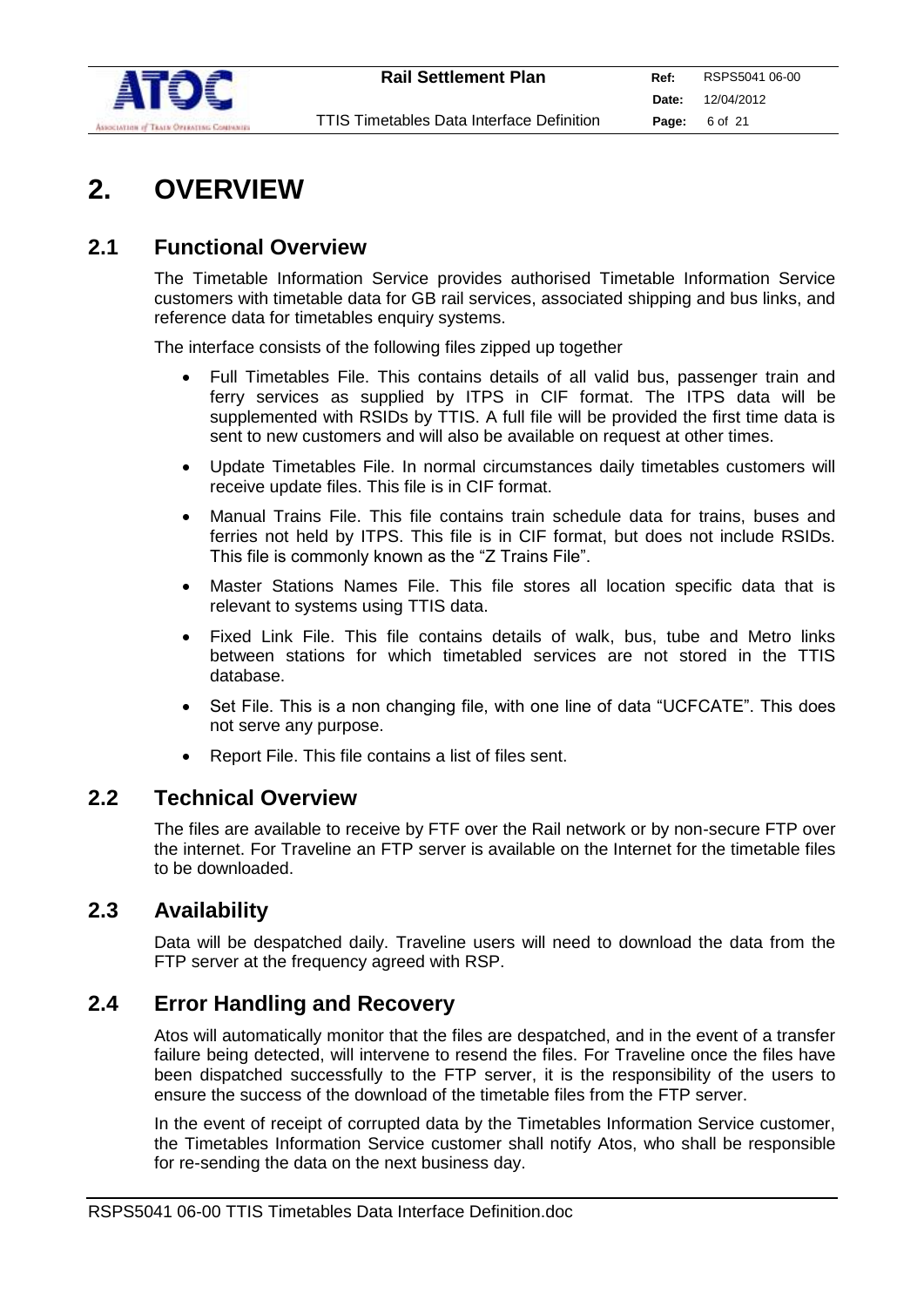

# **2.5 TTIS Service Contacts**

For data content and file transfer issues:

Rail Settlement Plan Ltd:

- tel. no. 0207-841-8107
- e-mail vishal.varsani@atoc.org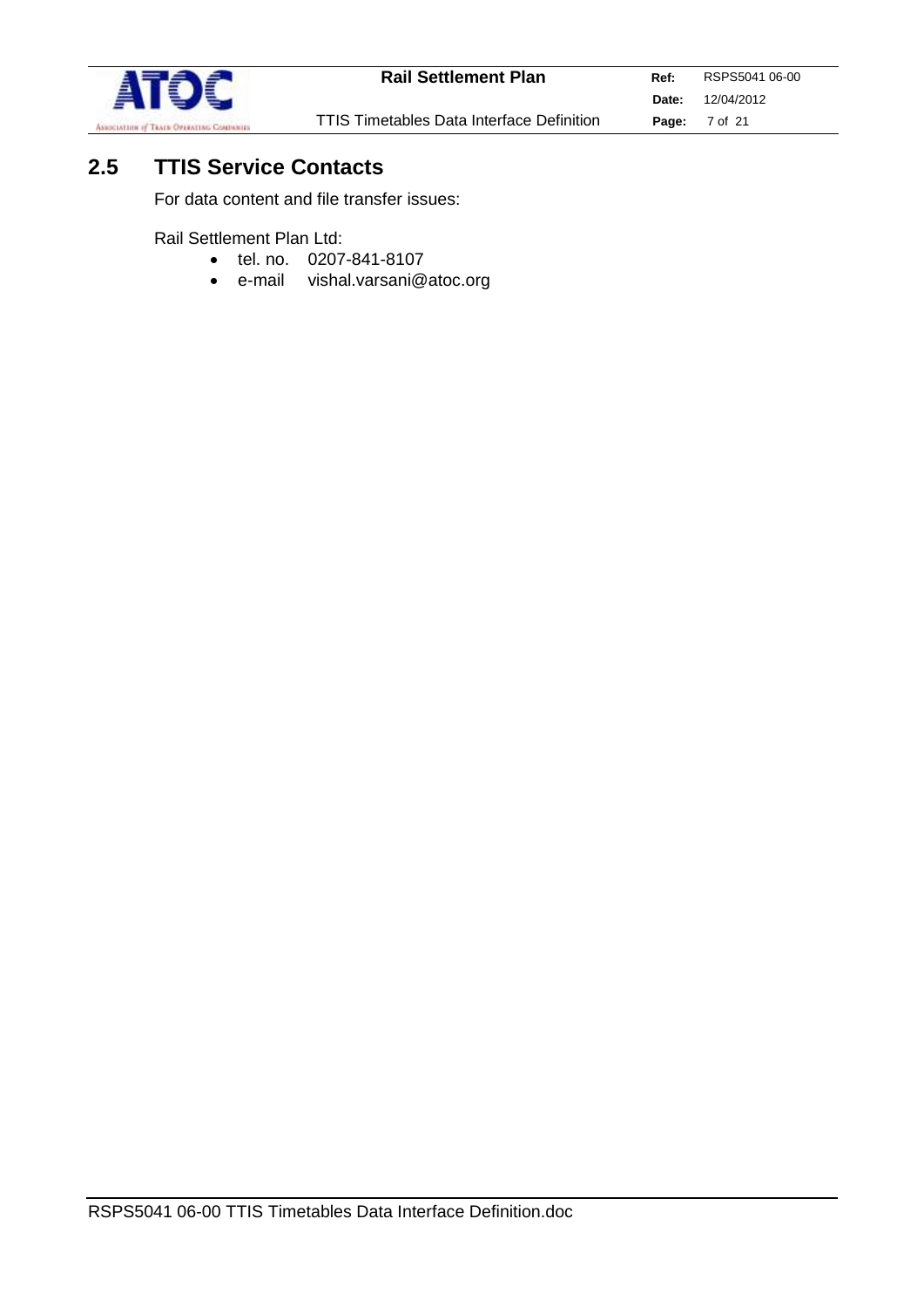

# **3. INTERFACE DEFINITION**

## **3.1 Overall Data Specification**

The individual files will be zipped up into a single zip file.

This file will be called

TTFnnn.ZIP (for a file containing a full refresh CIF)

TTCnnn.ZIP (for a file containing a changes CIF)

where nnn is a sequential number 001-999.

This sequential number will be kept in step between all recipients of this data. Therefore a new recipient will receive data with a sequence number dependent on wherever the sequence is up to.

The following files are included. The nnn below is the same sequential number as in the ZIP file name.

For Traveline customers downloading files from the TTIS FTP Server only the full refresh version is available. The file is held in the \data folder on the server, in the form YYYYMMDD.ZIP and as a fixed name of 'TTLATEST.zip'. The latest version of this document is also held on the FTP server, in the \documents folder.

| Name                                | Filename                                  | Description                                                                                                                                                                                                                                                                                                                                                                      |
|-------------------------------------|-------------------------------------------|----------------------------------------------------------------------------------------------------------------------------------------------------------------------------------------------------------------------------------------------------------------------------------------------------------------------------------------------------------------------------------|
| <b>Full Timetables</b><br>File      | <b>TTISFnnn.MCA</b><br>Or<br>YYYYMMDD.MCA | Full Timetables Schedules file for services held<br>in ITPS, with RSID added.<br>Only one of the Full or Update files is sent.                                                                                                                                                                                                                                                   |
| Update<br><b>Timetables File</b>    | TTISCnnn.CFA<br>Or<br>YYYYMMDD.CFA        | Update Timetables Schedules file for services<br>held in ITPS, with RSID added.<br>Only one of the Full or Update files is sent.                                                                                                                                                                                                                                                 |
| <b>Manual Trains</b><br><b>File</b> | TTISFnnn.ZTR<br>Or<br>YYYYMMDD.ZTR        | Manual Timetables Schedules file for services<br>not held in ITPS, with RSID not added. This<br>contains details of some ferry services, some<br>connecting bus services, mainline<br>train<br>services in Northern Ireland, and mainline train<br>services in the Republic of Ireland.<br>This is sent as a full file in every transfer; even<br>if there have been no changes. |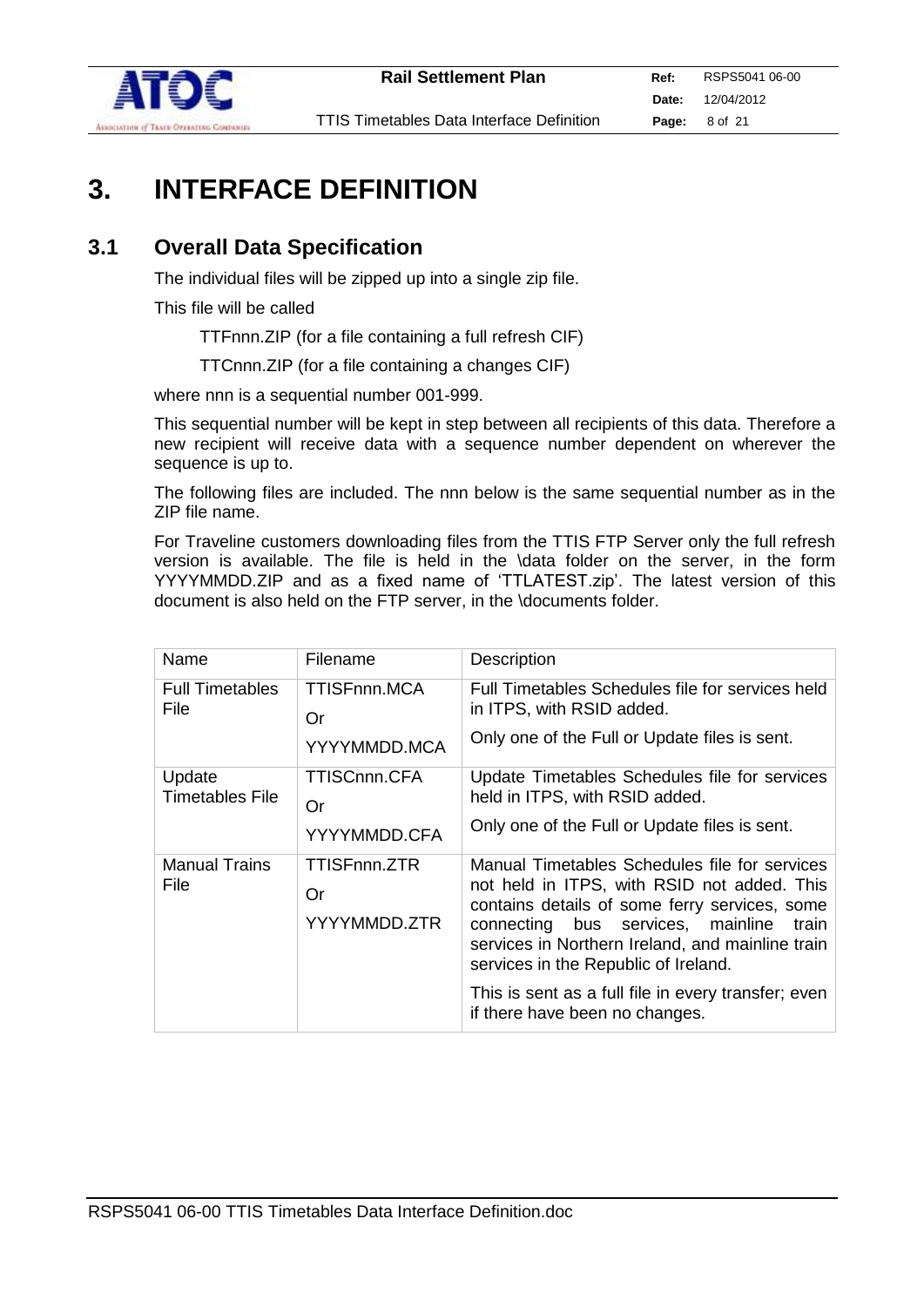

| TTIS Timetables Data Interface Definition |  |  |  |
|-------------------------------------------|--|--|--|
|-------------------------------------------|--|--|--|

|                                                         | <b>TTISFnnn.FLF</b>                                     |                                                                                                                                                                                                                                   |
|---------------------------------------------------------|---------------------------------------------------------|-----------------------------------------------------------------------------------------------------------------------------------------------------------------------------------------------------------------------------------|
| <b>Fixed Links File</b>                                 | Or<br>YYYYMMDD.FLF                                      | This consists of details about fixed links<br>between stations<br>and includes<br>details of<br>transfer times (minutes) and mode, e.g. Walk,<br>Bus, Tube.                                                                       |
|                                                         |                                                         | Each pair of stations may be joined by only<br>one link in this file.                                                                                                                                                             |
|                                                         |                                                         | This is sent as a full file in every transfer; even<br>if there have been no changes.                                                                                                                                             |
| <b>Additional Fixed</b><br><b>Links File</b>            | <b>TTISFnnn.ALF</b><br>Or<br>YYYYMMDD.ALF               | This contains details of fixed links between<br>stations and includes details of transfer times<br>(minutes) and mode, e.g. Walk, Bus, Taxi,<br>Tube.                                                                             |
|                                                         |                                                         | Each pair of stations may be joined by up to<br>seven links in this file.                                                                                                                                                         |
|                                                         |                                                         | This is sent as a full file in every transfer; even<br>if there have been no changes.                                                                                                                                             |
|                                                         |                                                         | Only one of the Fixed Links or Additional Fixed<br>Links files is sent.                                                                                                                                                           |
| <b>Master Stations</b><br><b>Names File</b>             | <b>TTISFnnn.MSN</b><br>Or                               | This contains details of all public stations, ferry<br>terminals and bus stops for services from ITPS<br>and the manual trains file                                                                                               |
|                                                         | YYYYMMDD.MSN                                            | This is sent as a full file in every transfer; even<br>if there have been no changes.                                                                                                                                             |
| <b>TOC Specific</b><br>Interchange<br><b>Times File</b> | <b>TTISFnnn.TSI</b><br>Or<br>YYYYMMDD.TSI               | <b>This</b><br>contains<br>details<br>of l<br>minimum<br>the<br>interchange times at stations at which different<br>minimum interchange times apply, depending<br>on the TOC(s).                                                  |
|                                                         |                                                         | This file is sent optionally to Data Users who<br>have requested to receive it. For Data Users<br>who have requested to receive it, this file is<br>sent as a full file in every transfer; even if there<br>have been no changes. |
| <b>Set File</b>                                         | <b>TTISFnnn.SET</b><br>(not on FTP<br>Traveline server) | This contains the fixed text "UCFCATE" and<br>does not serve any purpose.                                                                                                                                                         |
| <b>Report File</b>                                      | <b>TTISFnnn.DAT</b><br>Or<br>YYYYMMDD.DAT               | This consists of a list of the other files included<br>in the interface.                                                                                                                                                          |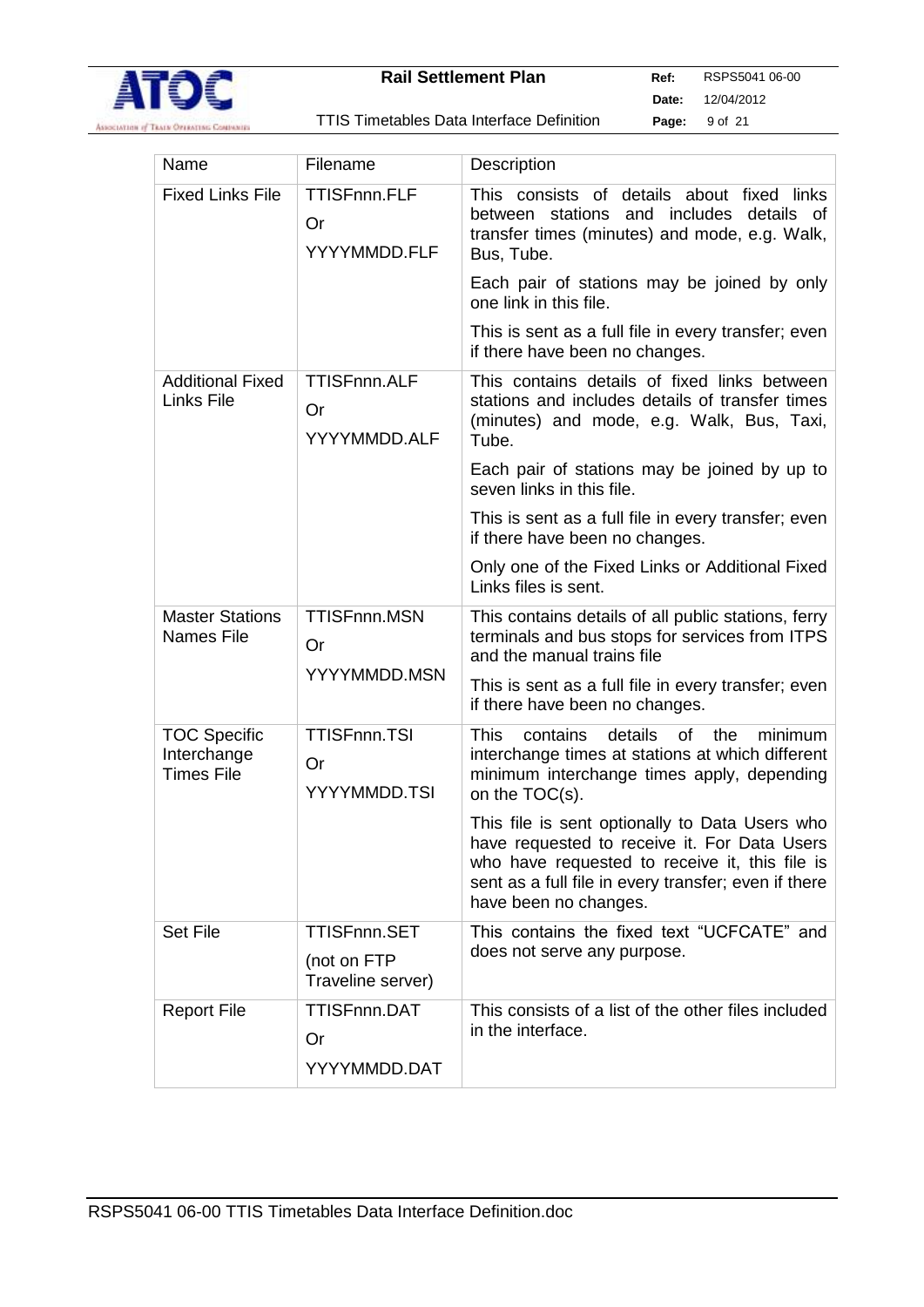

Typical file sizes are in the table below.

| Name                                             | Format                            | Record<br>Length | Typical No.<br>of Records | Typical<br>File<br><b>Size</b> | <b>Typical</b><br><b>Zipped Size</b> |
|--------------------------------------------------|-----------------------------------|------------------|---------------------------|--------------------------------|--------------------------------------|
| <b>Full Timetables</b><br>File                   | Sequential<br>Fixed Length        | 80               | 2500000                   | 200Mb                          | 22Mb                                 |
| Update<br>Timetables File                        | Sequential<br><b>Fixed Length</b> | 80               | 75000                     | 6M <sub>b</sub>                | 660Kb                                |
| <b>Manual Trains</b><br>File                     | Sequential<br><b>Fixed Length</b> | 80               | 60000                     | 5M <sub>b</sub>                | 330Kb                                |
| <b>Fixed Links File</b>                          | Sequential<br><b>Fixed Length</b> | 80               | 400                       | 33Kb                           | 3Kb                                  |
| <b>Additional Fixed</b><br>Links File            | Sequential<br>Variable<br>Length  | 81<br>(Max)      | 1600                      | 130Kb                          | 12Kb                                 |
| <b>Master Stations</b><br>Names File             | Sequential<br><b>Fixed Length</b> | 82               | 7000                      | 600Kb                          | 110Kb                                |
| <b>TOC Specific</b><br>Interchange<br>Times File | Sequential<br>Variable<br>Length  | 113<br>(Max)     | 25                        | 3Kb                            | 1K <sub>b</sub>                      |
| Set file                                         | Sequential<br><b>Fixed Length</b> | $\overline{7}$   | 1                         | 9b                             | 9b                                   |
| <b>Report File</b>                               | Sequential<br>Variable<br>Length  | 20<br>(Max)      | $\overline{7}$            | 140b                           | 70 <sub>b</sub>                      |

Typical Refresh Zip File Size 22.5 Mb.

Typical Update Zip File Size 1.1Mb.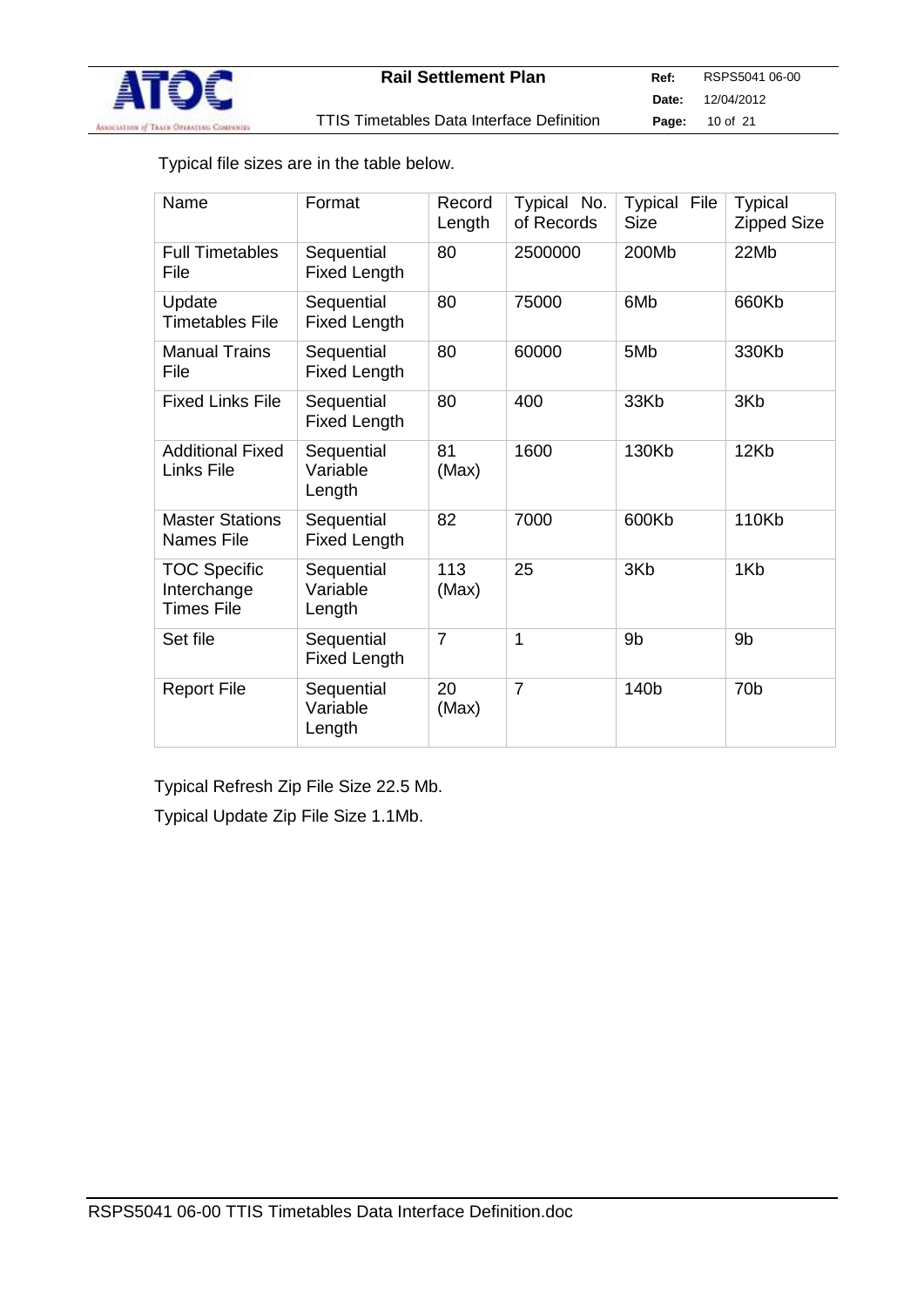

## **3.2 Individual File Specifications**

#### **3.2.1 Full Timetables Refresh File**

This file contains the service details of trains, buses and ferries as passed from ITPS.

The format of this data is as defined in the CIF specification (version 27), as issued by Network Rail, with the addition of one field.

This field is Retail Service Identifier (RSID), and consists of 2 alpha characters followed by 6 numeric characters. It is on the "BX" basic schedules extra details record and immediately follows the field "Applicable Timetable Code". It is also on the CR record and immediately follows the UIC code field.

#### Example records containing RSID field

BX AWY**AW021000** CRCRSTRS XZ1S262701123551003ZE 595 R SBA C **SR270102**

#### Examples of all records

HDTPS.UCFCATE.PD0501232301052025DFTTISZ FA230105240106 TIWITYNE 00158900WWITNEY MARKET PLACE 00000 0<br>TABRSTAIR00323189FBRISTOL INTERNATL AIRPORT 00000 0XPB TABRSTAIR00323189FBRISTOL INTERNATL AIRPORT 00000 TDNTHWICH AANC51143G045170412270506091111000VVNCRSTRS TP<br>BSNC511430412270506091111000 PXZ1S262701123551003ZE 595 R SBAC P BSNC511430412270506091111000 PXZ1S262701123551003ZE 595 R BX SRYSR270103 LOEUSTON 2345 234515 E TBK<br>LICMDNSTH 2348 0000000 2348 00000000 CRCRSTRS XZ1S262701123551003ZE 595 R SBA C SR270102 LTGLGC 0715 071610 TF ZZ

The TIPLOC records TI, TA, TD should not be used as the source of location information. The best source of location information is the Master Stations Names File.

The full timetables file is sent on the first transfer for each user and thereafter only on request. Normally the update timetables file will be sent.

#### **3.2.2 Update Timetables Refresh File**

This file is in the same format as the Full Timetables Refresh File, i.e. CIF format with the field, Retail Service Identifier, added.

The rules for processing update records are specified in the CIF Specification.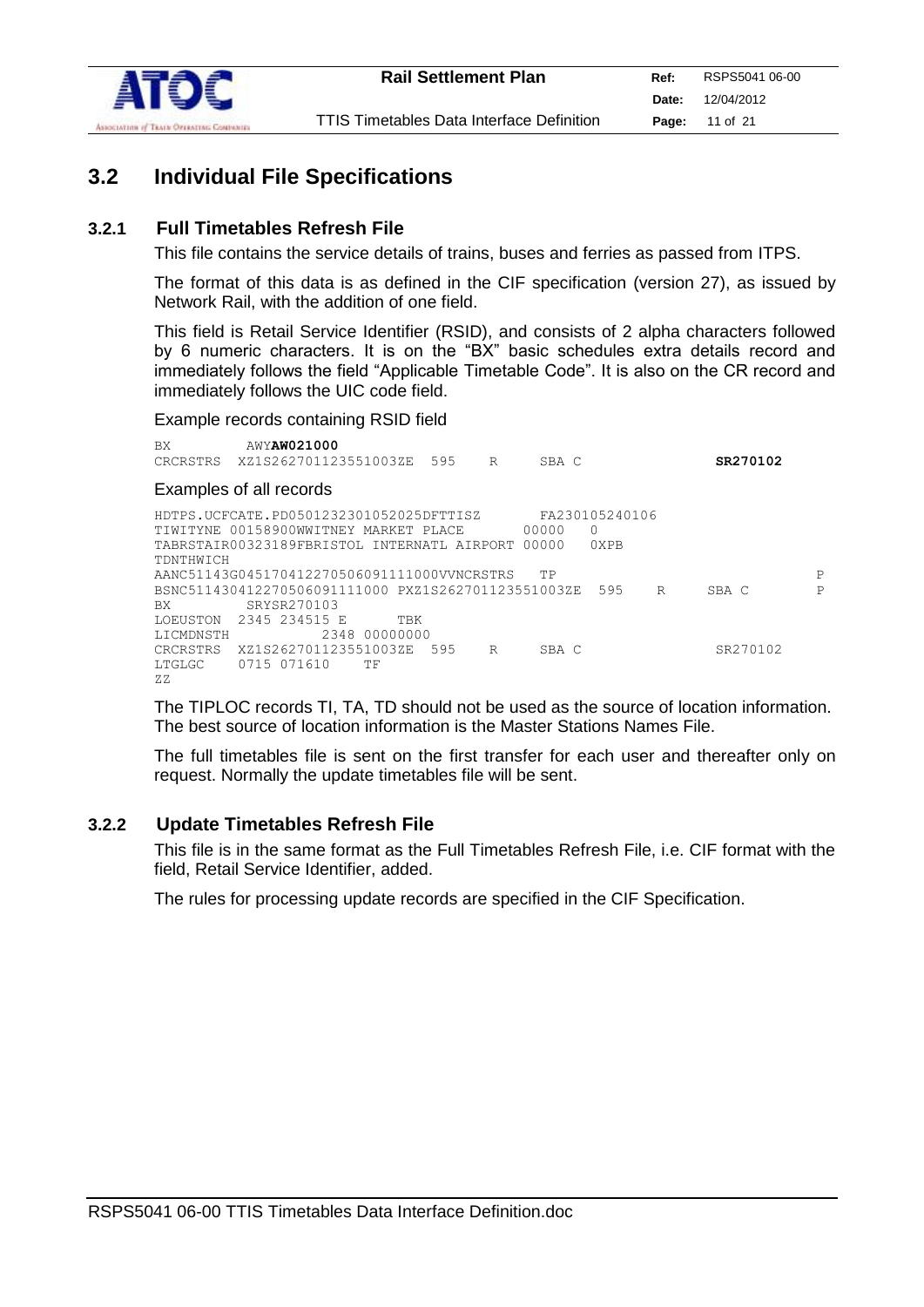

#### **3.2.3 Manual Trains File**

This file is in CIF format, except that location records normally have the TIPLOC field (seven characters) populated with the 3-Alpha Code, followed by "----", and the header record is blank, other than a "\*" in the version character of the field Current File Ref. This file does not contain Retail Service Identifiers.

The Manual Trains file has standard CIF train headers except that the following fields are always left as spaces; Train Identity, Headcode, Course Indicator, Train Service Code, Business Sector, Timing Load, Speed, Operating Characteristics.

The Manual Trains file has a standard CIF trailer.

Example of all records

 $HD$  \* BSNZ013094602294904030000001 BBS S P BX LOJSY---- 1645 1645<br>LIGUS---- 1740 1800 17401800 LIGUS---- 1740 1800 17401800 T<br>LTWYO---- 2000 2000 TF  $LTWYQ---2000 2000$ ZZ

#### **3.2.4 Fixed Links File**

This describes details of links between two 3-Alpha Codes for stations, ferry terminals or bus stops, and the method and time of travel between.

Each pair of stations, ferry terminals or bus stops may be joined by only one link in this file.

| Name               | Length              | Description                                                                   |
|--------------------|---------------------|-------------------------------------------------------------------------------|
| Link               | 17                  | "ADDITIONAL LINK: "                                                           |
| Mode               | $3, 4, 5$ or $8$    | BUS, TUBE, WALK, FERRY, METRO or TRANSFER                                     |
| <b>Between</b>     | 9                   | " BETWEEN "                                                                   |
| Origin             | 3                   | 3-Alpha Code at beginning of link                                             |
| And                | 5                   | " AND "                                                                       |
| <b>Destination</b> | 3                   | 3-Alpha Code at end of link                                                   |
| In.                | 4                   | " IN "                                                                        |
| Time               | 3                   | Minutes (between 1 and 99), with leading<br>zeroes<br>suppressed              |
| <b>Minutes</b>     | 8                   | " MINUTES"                                                                    |
| <b>Spaces</b>      | 25, 24, 23<br>or 20 | Filler of spaces. The length depends on how long the<br>Mode description was. |

Record Layout

There is one trailer record containing "END" followed by 77 spaces.

#### Example records

ADDITIONAL LINK: WALK BETWEEN ABR AND ACY IN 3 MINUTES ADDITIONAL LINK: METRO BETWEEN ALT AND BUR IN 63 MINUTES END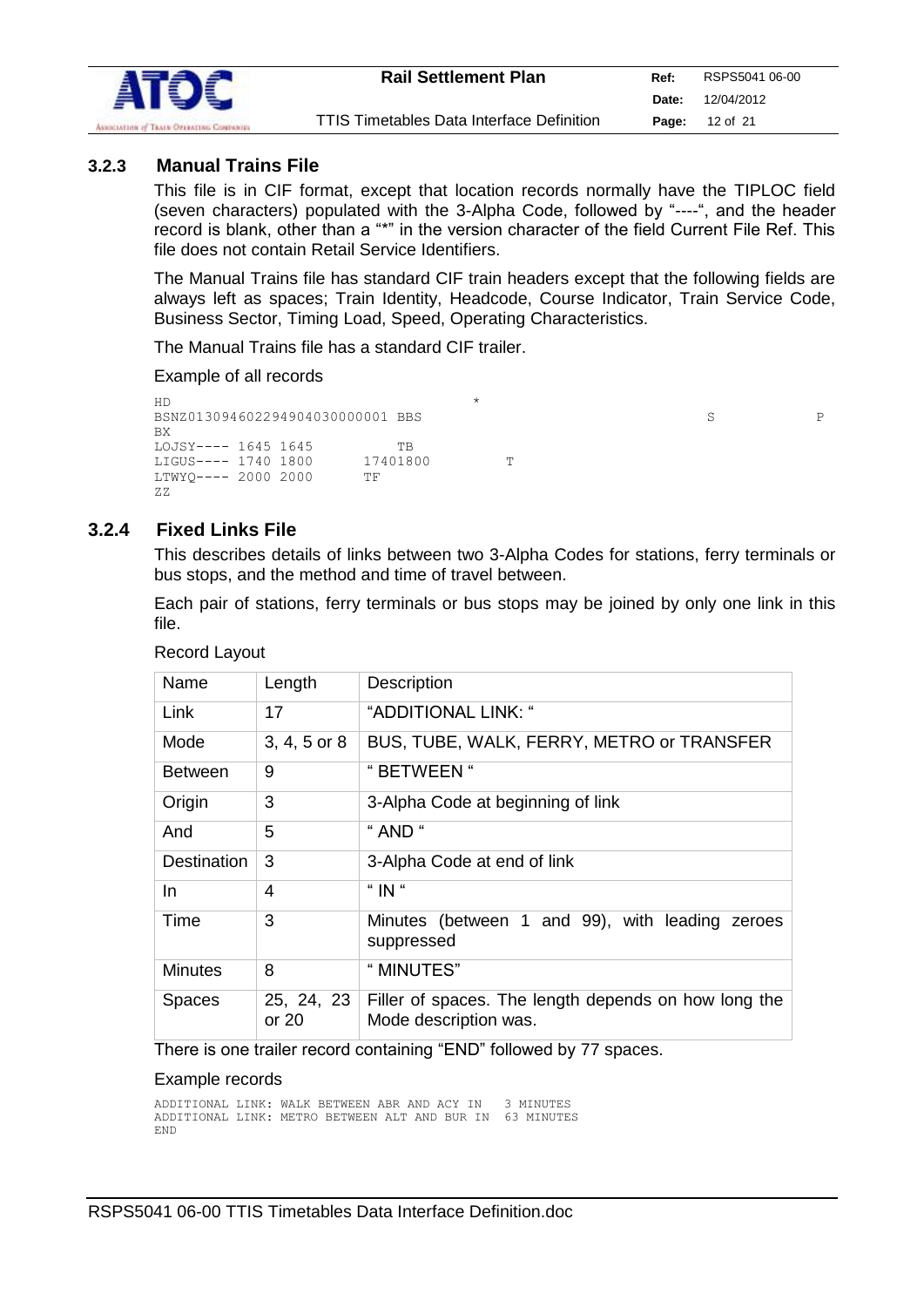

#### **3.2.5 Additional Fixed Links File**

This describes details of links between two stations, ferry terminals or bus stops, and the method and time of travel between.

Each pair of stations, ferry terminals or bus stops may be joined by up to seven links in this file. Where more than one link joins a pair of stations on a given day/time, then the choice of which link should be used in an journey is determined by the Priority Field.

#### Record Layout

| Name              | Length            | Description                                                     |
|-------------------|-------------------|-----------------------------------------------------------------|
| Link              | $\overline{2}$    | " $M =$ "                                                       |
| Mode              | 3, 4, 5<br>or $8$ | BUS, TUBE, WALK, FERRY, METRO, TRAM, TAXI or<br><b>TRANSFER</b> |
| Comma             | 1                 | $(6 - 33)$<br>$\,$                                              |
| $O=$              | $\overline{2}$    | " $O =$ "                                                       |
| Origin            | 3                 | 3-Alpha Code for location at beginning of link                  |
| Comma             | 1                 | (1, 3)<br>$\pmb{\mathfrak{z}}$                                  |
| $D=$              | $\overline{2}$    | "D="                                                            |
| Destination       | 3                 | 3-Alpha Code for location at end of link                        |
| Comma             | 1                 | $(6 - 33)$<br>$\,$                                              |
| $T =$             | $\overline{2}$    | "T="                                                            |
| Time              | 1,2               | Minutes (between 1 and 99)                                      |
| Comma             | 1                 | (1, 3)<br>$\pmb{\cdot}$                                         |
| $S=$              | $\overline{2}$    | " $S =$ "                                                       |
| <b>Start Time</b> | 4                 | Start Time in hhmm format                                       |
| Comma             | 1                 | $(6 - 33)$<br>$\overline{\phantom{a}}$                          |
| $E =$             | $\overline{2}$    | "E="                                                            |
| End Time          | 4                 | End Time in hhmm format                                         |
| Comma             | 1                 | (1, 3)<br>$\pmb{\mathfrak{z}}$                                  |
| $P =$             | $\overline{2}$    | " $P =$ "                                                       |
| Priority          | 1                 | 1 - 7 with 1 being lowest priority                              |
| Comma             | 1                 | $(6 - 33)$<br>$\overline{\phantom{a}}$                          |
| $F =$             | $\overline{2}$    | " $F =$ "                                                       |
| <b>Start Date</b> | 10                | Optional start date dd/mm/yyyy format                           |
| Comma             | 1                 | (1, 3)<br>,                                                     |
| $U =$             | $\overline{2}$    | "U="                                                            |
| <b>End Date</b>   | 10                | Optional end date dd/mm/yyyy format                             |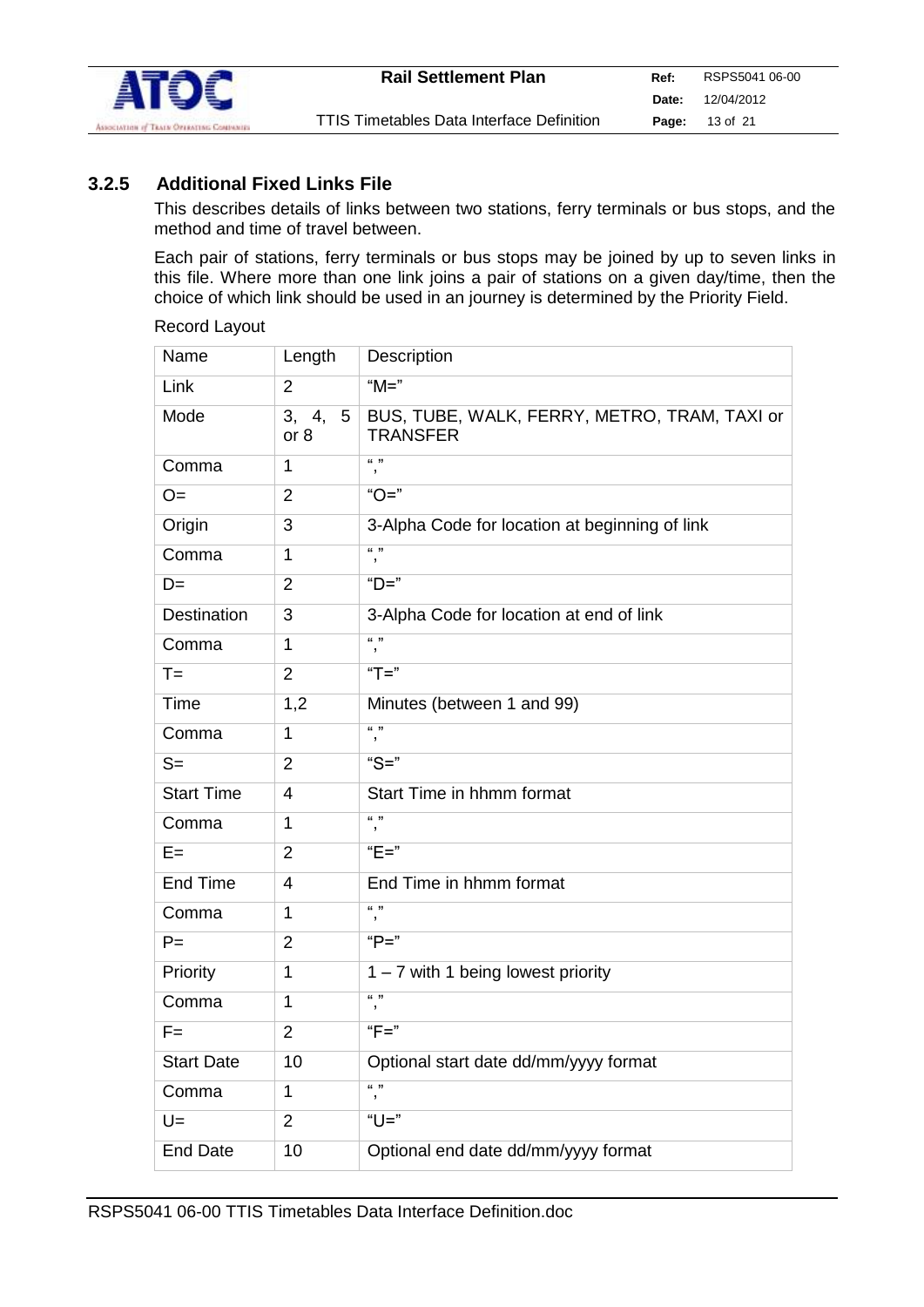

| Name         | Length | <b>Description</b>                                                                             |
|--------------|--------|------------------------------------------------------------------------------------------------|
| Comma        |        | (1, 3)                                                                                         |
| $R =$        |        | "R="                                                                                           |
| Days of week |        | NNNNNNN where N is set to 1 for active days, 0 for<br>inactive days, for days Monday to Sunday |

#### Example records

```
M=TUBE,O=EUS,D=LST,T=13,S=0530,E=2359,P=4,R=1111110
M=METRO,O=MAN,D=MCV,T=8,S=0001,E=2359,P=5,F=07/01/2009,U=28/02/2009
```
#### **3.2.6 TOC Specific Interchange Times File**

This overrides the minimum interchange time at a station for a journey when changing from one TOC to another.

Record Layout

| Name                            | Length         | Description                                  |
|---------------------------------|----------------|----------------------------------------------|
| Station code                    | 3              | 3-Alpha Code                                 |
| Comma                           | 1              | (6, 3)<br>,                                  |
| Arriving<br>train<br><b>TOC</b> | $\overline{2}$ | <b>TOC ATOC code</b>                         |
| Comma                           | 1              | $(6 - 33)$<br>,                              |
| Departing<br>train TOC          | 2              | <b>TOC ATOC code</b>                         |
| Comma                           | 1              | (6, 3)<br>,                                  |
| Minimum<br>Interchange<br>Time  | 1,2            | Minimum Interchange time in minutes $1 - 99$ |
| Comma                           | 1              | (6, 3)<br>,                                  |
| Comments                        | $0 - 100$      | Optional comments                            |

#### Example records

BAA, SN, SN, 3, Barnham station (between Southern trains) SOU,SN,SW,4,Southampton Central (Southern > South West Trains) SOU,SW,SN,4, Southampton Central (South West Trains > Southern)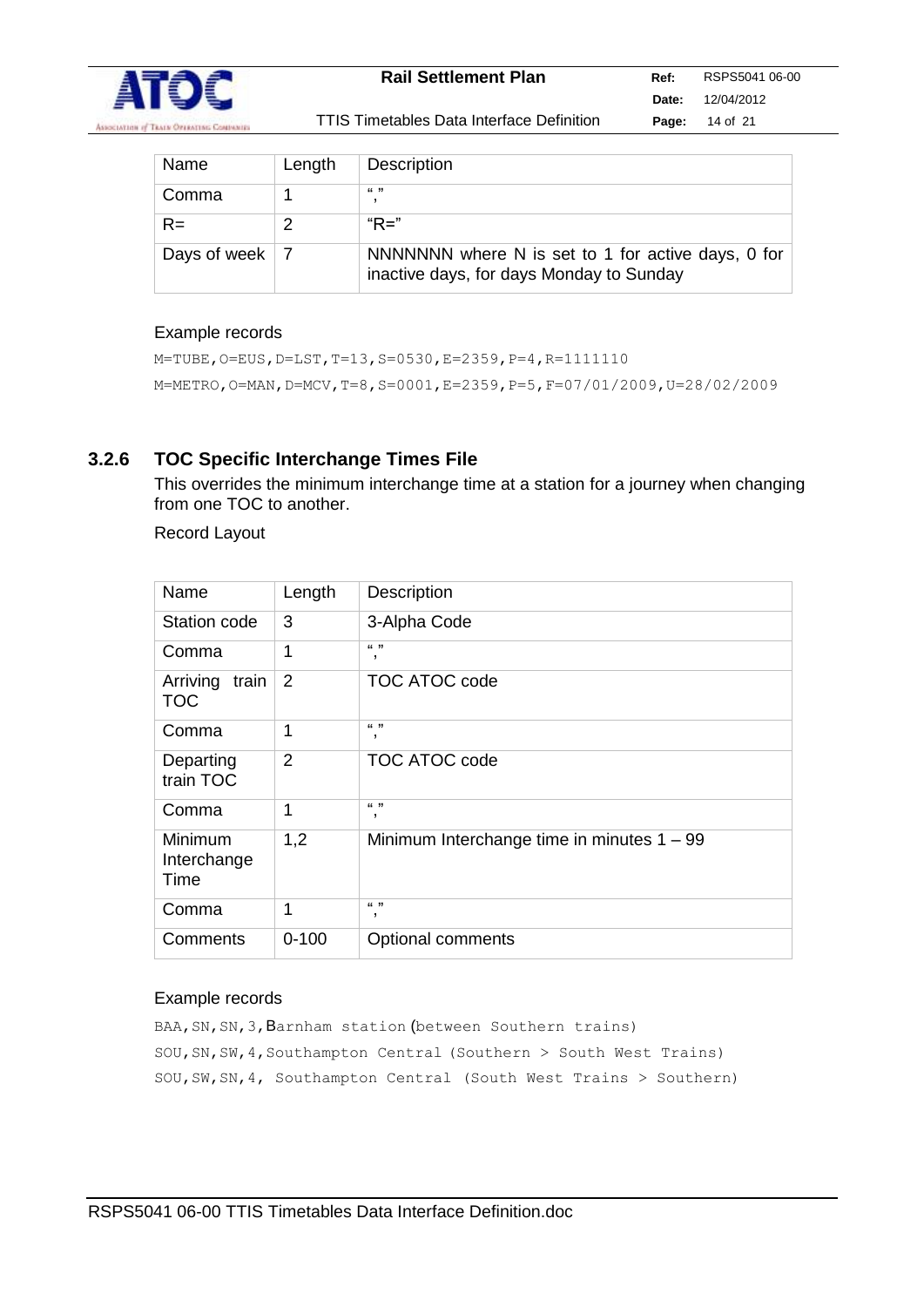

### **3.2.7 Master Stations Names File**

This contains details of all public stations, ferry terminals and bus stops for services from ITPS and the manual trains file.

The file consists of various record types in the following order:

**Header** 

For Each Station For Each TIPLOC for station 1 Station Detail record 0, 1, 2, 3 or 4 Table number records 0 or 1 Comment Record (only written for first TIPLOC for a station) End For End For All Alias records All Group records All Connection records All Routeing Group records Trailer 1 Trailer 2 Trailer 3 Trailer 4 440 3-Alpha usage records Trailer 5

Note that stations can have more than one TIPLOC; e.g. Clapham Junction and Willesden Junction have 5 TIPLOCS.

#### *3.2.7.1 Header*

| Name             | Length         | <b>Description</b>               |
|------------------|----------------|----------------------------------|
| Record Type      | 1              | "А"                              |
| <b>Spaces</b>    | 29             | <b>Spaces</b>                    |
| <b>File Spec</b> | 10             | "FILE-SPEC="                     |
| Version          | 8              | Currently "05 1.00"              |
| Date             | 8              | Date file created dd/mm/yy       |
| Space            | 1              | Space                            |
| Time             | 8              | Time file created hh.mm.ss       |
| <b>Spaces</b>    | 3              | <b>Spaces</b>                    |
| Version          | $\overline{2}$ | Two-digit sequence number, 00-99 |
| <b>Spaces</b>    | 12             | <b>Spaces</b>                    |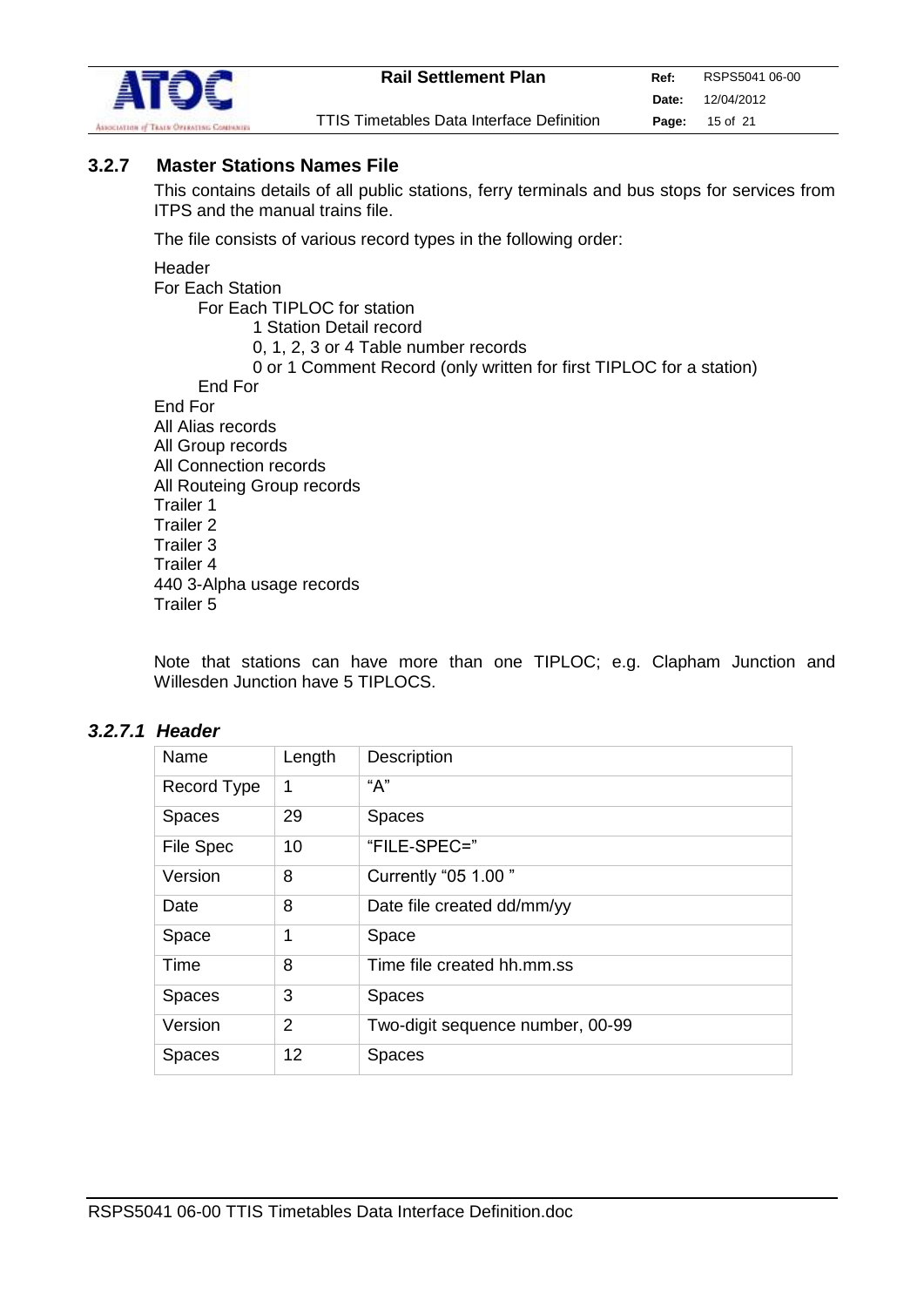

### *3.2.7.2 Station Details*

These records occur once for each TIPLOC (station, ferry terminal or bus station).

| Name                        | Length         | Description                                                                                                                                                                                                                                                                                                                                                                                                                                                                                          |  |
|-----------------------------|----------------|------------------------------------------------------------------------------------------------------------------------------------------------------------------------------------------------------------------------------------------------------------------------------------------------------------------------------------------------------------------------------------------------------------------------------------------------------------------------------------------------------|--|
| Record Type                 | 1              | "A"                                                                                                                                                                                                                                                                                                                                                                                                                                                                                                  |  |
| <b>Spaces</b>               | 4              | Spaces                                                                                                                                                                                                                                                                                                                                                                                                                                                                                               |  |
| <b>Station Name</b>         | 30             | <b>Station Name</b>                                                                                                                                                                                                                                                                                                                                                                                                                                                                                  |  |
| <b>CATE Type</b>            | 1              | Interchange Status. Values:<br>0 Not an interchange Point<br>1 Small Interchange Point<br>2 Medium Interchange Point<br>3 Large Interchange Point<br>9 This is a subsidiary TIPLOC at a station which has<br>more than one TIPLOC. Stations which have more<br>than one TIPLOC always have the same principal 3-<br>Alpha Code.<br>This field enables a Timetables enquiry system to give<br>some precedence for changing at large interchange<br>points ahead of medium interchange points ahead of |  |
| <b>TIPLOC</b> code          | $\overline{7}$ | small interchange points.<br>Location code as held in the CIF data                                                                                                                                                                                                                                                                                                                                                                                                                                   |  |
|                             | 3              |                                                                                                                                                                                                                                                                                                                                                                                                                                                                                                      |  |
| Subsidiary 3-<br>Alpha code |                | Where a station has more than one TIPLOC e.g.<br>Tamworth, this is set to the 3-Alpha Code that is not in<br>the field below. Normally this is a repeat of the 3-Alpha<br>Code                                                                                                                                                                                                                                                                                                                       |  |
| <b>Spaces</b>               | 3              | <b>Spaces</b>                                                                                                                                                                                                                                                                                                                                                                                                                                                                                        |  |
| 3-Alpha<br>Code             | 3              | Principal 3-Alpha Code of Station. Part of location<br>code for the manual trains CIF data                                                                                                                                                                                                                                                                                                                                                                                                           |  |
| Easting                     | 5              | Easting in units of 100m. Stations too far south<br>(Channel Islands) or too far north (Orkneys) or too far<br>west (west of Carrick on Shannon) have both their<br>Easting and Northing set to 00000. The most westerly<br>station in range, Carrick on Shannon, has value<br>10000. The most easterly station, Amsterdam, has<br>value 18690.                                                                                                                                                      |  |
| Estimated                   | 1              | "E" means estimated coordinates, space otherwise                                                                                                                                                                                                                                                                                                                                                                                                                                                     |  |
| Northing                    | 5              | Northing in units of 100m. Stations too far south<br>(Channel Islands) or too far north (Orkneys) or too far<br>west (west of Carrick on Shannon) have both their<br>Easting and Northing set to 00000.<br>The most<br>southerly station in range, Lizard (Bus), has value<br>60126. The most northerly station in range, Scrabster,<br>has value 69703.                                                                                                                                             |  |
| <b>Change Time</b>          | 2              | Change time in minutes                                                                                                                                                                                                                                                                                                                                                                                                                                                                               |  |
|                             |                |                                                                                                                                                                                                                                                                                                                                                                                                                                                                                                      |  |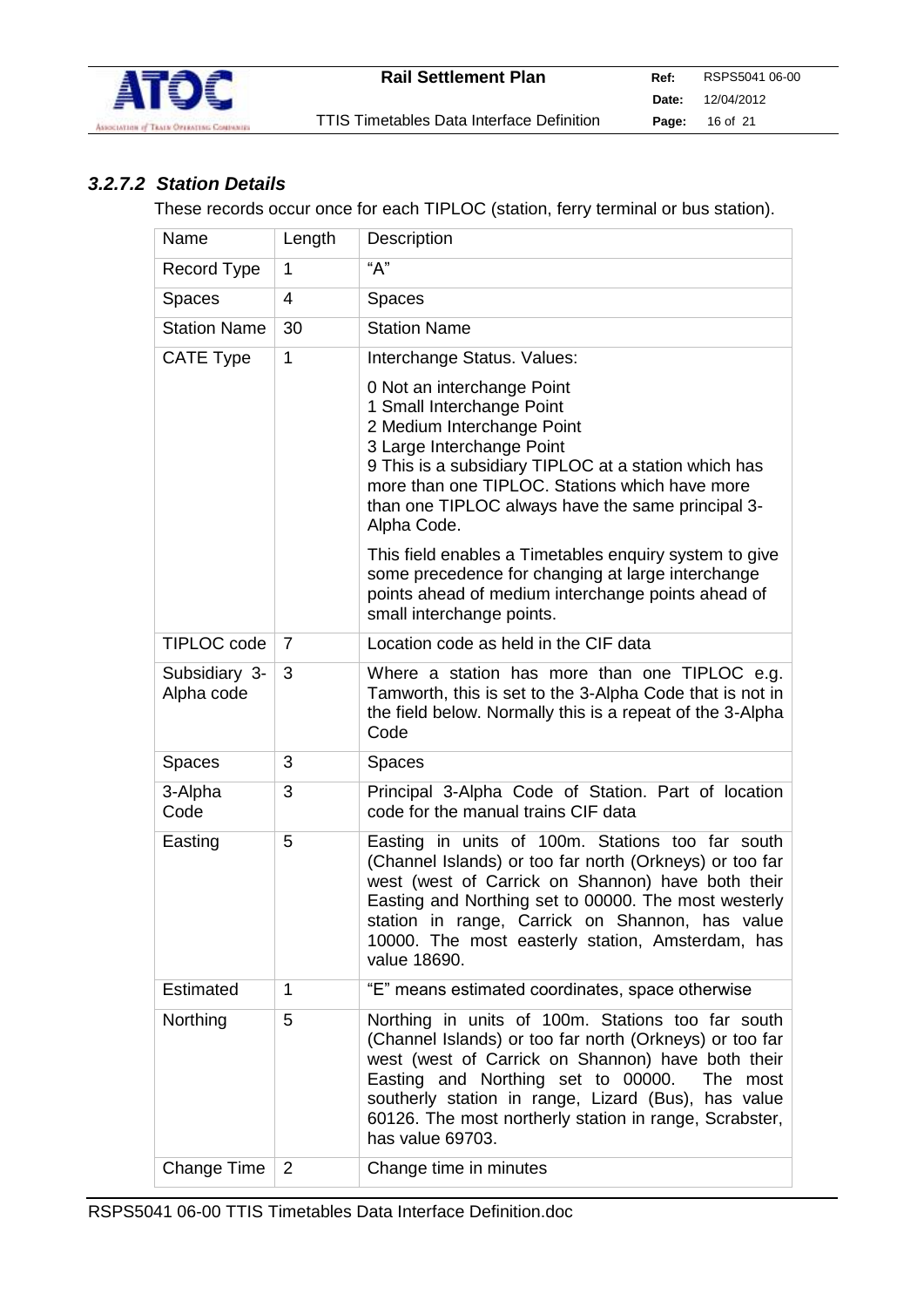

| Name          | Length | <b>Description</b>                                                                                                                |
|---------------|--------|-----------------------------------------------------------------------------------------------------------------------------------|
| Footnote      | 2      | CATE footnote. This data is historic, is not maintained<br>and should be ignored.                                                 |
| <b>Spaces</b> | 11     | <b>Spaces</b>                                                                                                                     |
| Region        | 3      | Sub-sector code. One of about 80 geographical region<br>codes. This data is historic, is not maintained and<br>should be ignored. |
| Space         |        | Space                                                                                                                             |

#### *3.2.7.3 Station Table Numbers*

These records occur 0, 1 or many times (up to 4 for Reading, Kings Cross Thameslink, and Birmingham New Street). This data is historic, is not maintained and should be ignored.

| Name                | Length | Description                                                                 |
|---------------------|--------|-----------------------------------------------------------------------------|
| Record Type         | 1      | "В"                                                                         |
| <b>Spaces</b>       | 4      | <b>Spaces</b>                                                               |
| <b>Station Name</b> | 30     | <b>Station Name</b>                                                         |
| Space               | 1      | Space                                                                       |
| Table<br>Number     | 4 x 11 | 11 occurrences of table number in the National Rail<br>Timetable, e.g. 026A |
| Spaces              | 2      | <b>Spaces</b>                                                               |

#### *3.2.7.4 Station Comments*

These records occur 0 or 1 times for a TIPLOC (station). This data is historic, is not maintained and should be ignored.

| Name        | Length | Description           |
|-------------|--------|-----------------------|
| Record Type |        | $\sum$                |
| Comment     | 81     | Comment about station |

#### *3.2.7.5 Station Alias*

These records occur 0 or 1 times for a station.

| Name                | Length | <b>Description</b>   |
|---------------------|--------|----------------------|
| Record Type         | 1      | "L"                  |
| <b>Spaces</b>       | 4      | <b>Spaces</b>        |
| <b>Station Name</b> | 30     | <b>Station Name</b>  |
| Space               |        | Space                |
| Alias Name          | 30     | <b>Station Alias</b> |
| <b>Spaces</b>       | 16     | <b>Spaces</b>        |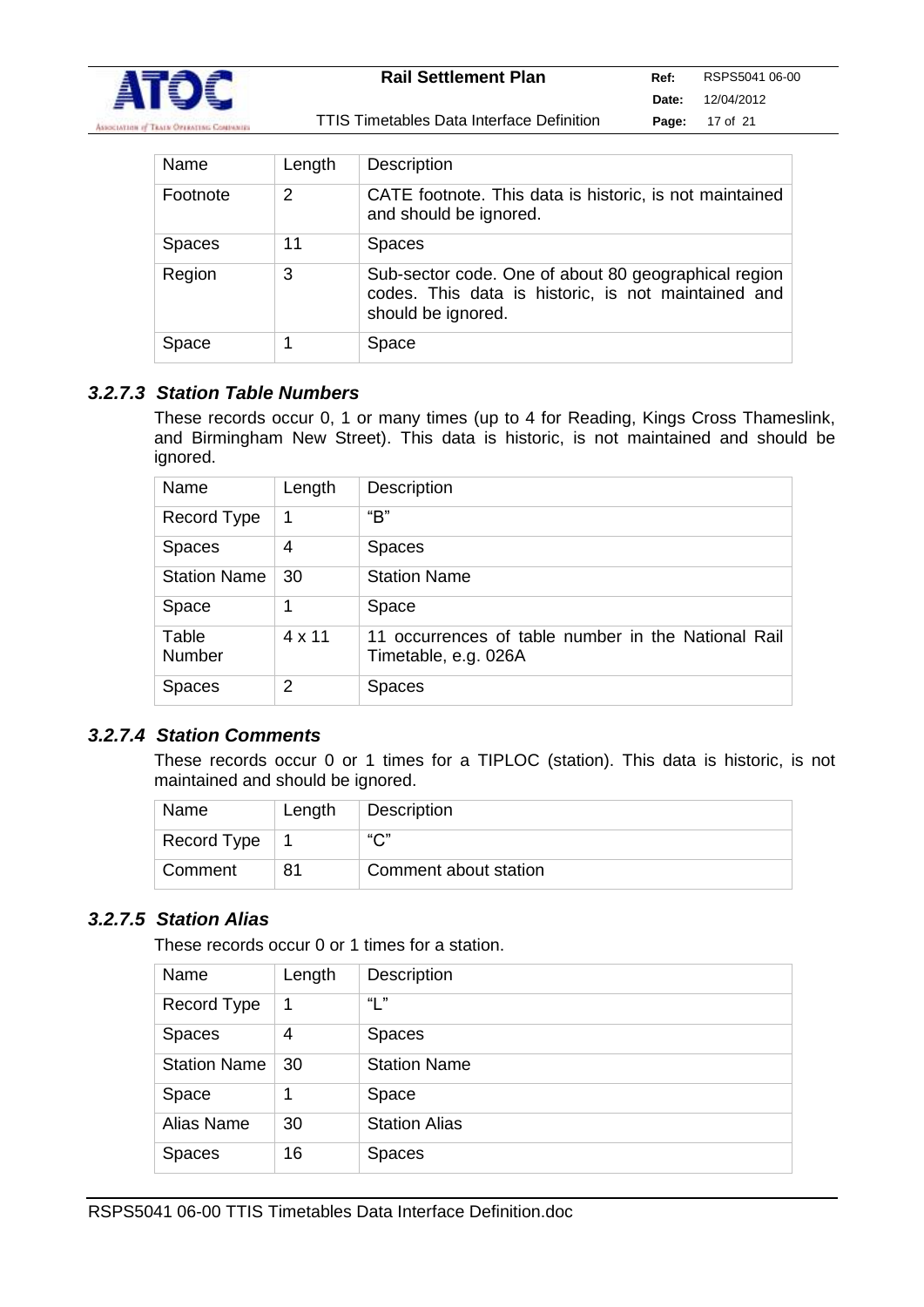

## *3.2.7.6 Groups*

These records occur once for each group. This data is historic, is not maintained and should be ignored.

| Name              | Length        | <b>Description</b>                                                                         |
|-------------------|---------------|--------------------------------------------------------------------------------------------|
| Record Type       |               | "G"                                                                                        |
| <b>Spaces</b>     | 4             | <b>Spaces</b>                                                                              |
| <b>Group Name</b> | 30            | <b>Group Name</b>                                                                          |
| Space             |               | Space                                                                                      |
| <b>Station</b>    | $4 \times 10$ | Up to 10 occurrences of 3-Alpha Code followed by a<br>space, for each station in the group |
| <b>Spaces</b>     | 6             | <b>Spaces</b>                                                                              |

#### *3.2.7.7 Connection Details*

These records occur once for some non-National-Rail stations. This data is historic, is not maintained and should be ignored.

| Name                | Length         | Description                                     |
|---------------------|----------------|-------------------------------------------------|
| Record Type         | 1              | " $R$ "                                         |
| <b>Spaces</b>       | 4              | <b>Spaces</b>                                   |
| <b>Station Name</b> | 29             | <b>Station Name</b>                             |
| 3-Alpha<br>Code     | 3              | 3-Alpha Code of connecting station              |
| Connection<br>Mode  | 1              | $B = Bus, U = Underground, F = Ferry, T = Tran$ |
| Distance            | 2              | Miles                                           |
| Time                | $\overline{2}$ | Minutes (but in fact always set to mileage)     |
| Weekday             | variable       | <b>Weekday Frequency Text</b>                   |
| Percent             | 1              | "9'                                             |
| Sunday              | variable       | <b>Sunday Frequency Text</b>                    |
| Spaces              | variable       | <b>Spaces</b>                                   |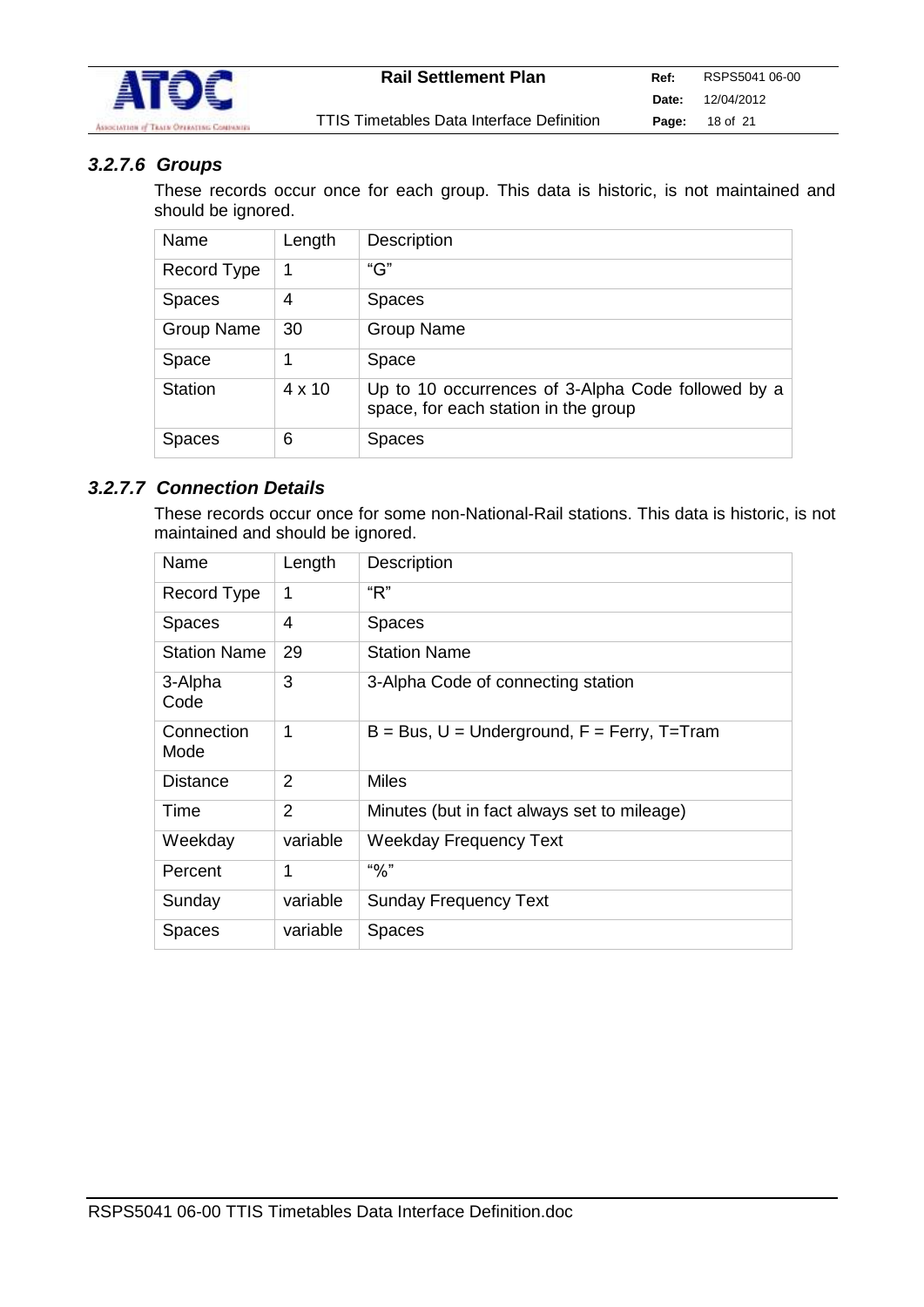

#### *3.2.7.8 Routeing Groups*

These are Groups of stations that are to be used in Fares Route Validity checks.

For example, if a Fares Route stated that a fare was not valid via Newark North Gate, then because Newark Castle is in the same Routeing Group as Newark North Gate, then this fare would also not be valid via Newark Castle.

These records occur once for each group.

| Name              | Length        | Description                                                                                |
|-------------------|---------------|--------------------------------------------------------------------------------------------|
| Record Type       |               | "V"                                                                                        |
| <b>Spaces</b>     | 4             | <b>Spaces</b>                                                                              |
| <b>Group Name</b> | 30            | <b>Group Name</b>                                                                          |
| Space             |               | Space                                                                                      |
| <b>Station</b>    | $4 \times 10$ | Up to 10 occurrences of 3-Alpha Code followed by a<br>space, for each station in the group |
| Spaces            | 6             | <b>Spaces</b>                                                                              |

#### *3.2.7.9 Trailer 1*

This data is not maintained and should be ignored.

| Name               | Length | <b>Description</b> |                     |
|--------------------|--------|--------------------|---------------------|
| Record Type        |        | "7"                |                     |
| <b>Spaces</b>      | 4      | <b>Spaces</b>      |                     |
| <b>Fixed Value</b> | 30     | "77777777777       | <b>END OF MSNF"</b> |
| <b>Spaces</b>      | 47     | <b>Spaces</b>      |                     |

#### *3.2.7.10 Trailer 2*

This data is not maintained and should be ignored.

| Name               | Length | <b>Description</b>                                    |
|--------------------|--------|-------------------------------------------------------|
| Record Type        |        | "7"                                                   |
| <b>Spaces</b>      | 4      | <b>Spaces</b>                                         |
| <b>Fixed Value</b> | 57     | LAST WRITTEN BY MSED. PERMIT RUN"<br>"777777777777777 |
| <b>Spaces</b>      | 20     | <b>Spaces</b>                                         |

#### *3.2.7.11 Trailer 3*

This data is not maintained and should be ignored.

| Name               | Length | Description   |
|--------------------|--------|---------------|
| <b>Fixed Value</b> | 4      | "0001"        |
| Spaces             | 78     | <b>Spaces</b> |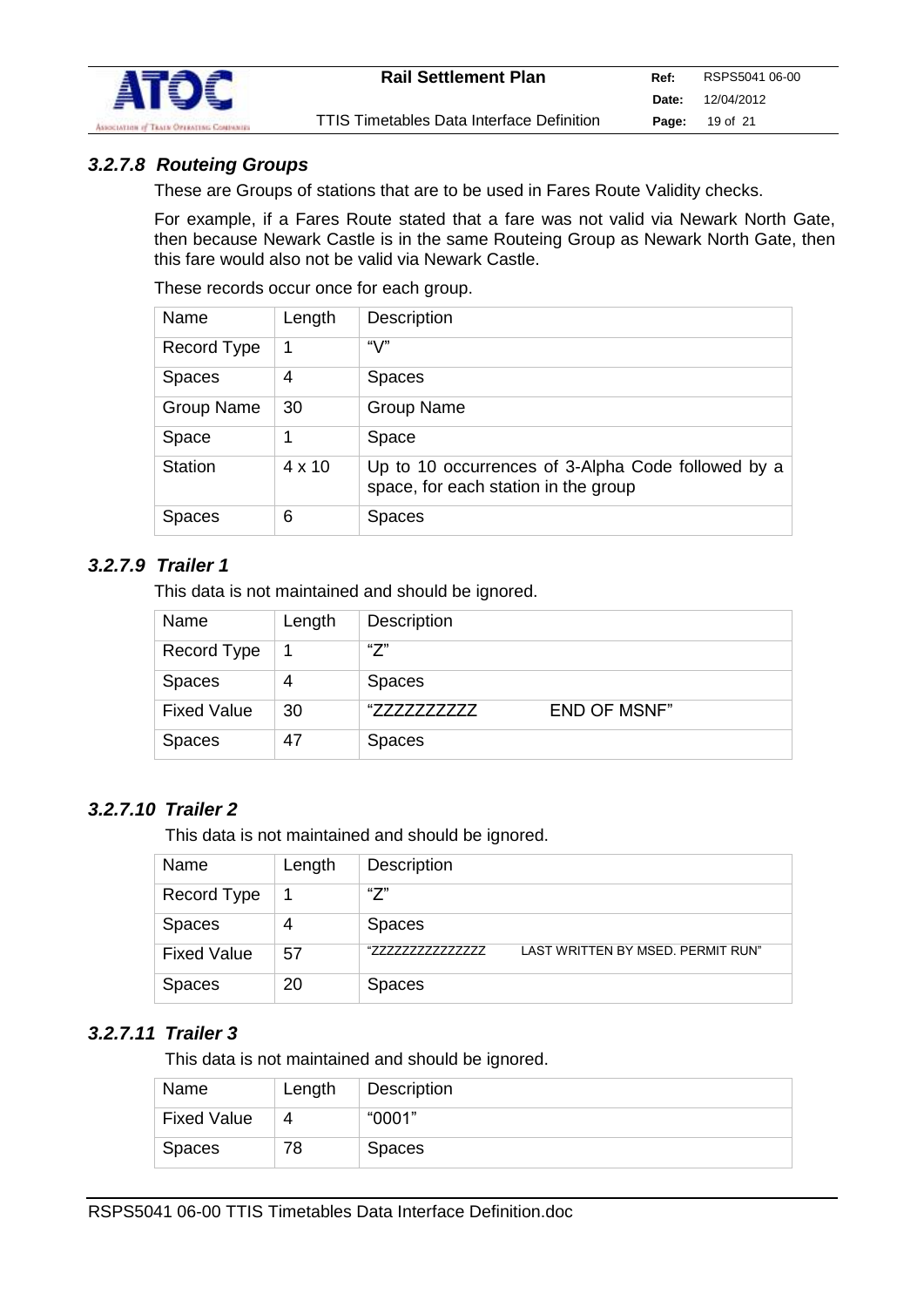

## *3.2.7.12 Trailer 4*

This data is not maintained and should be ignored.

| Name               | Length | Description                   |
|--------------------|--------|-------------------------------|
| <b>Fixed Value</b> | 27     | "MSED 1.00 11/01/01 11.12.03" |
| Spaces             | 55     | <b>Spaces</b>                 |

## *3.2.7.13 3-Alpha Code Usage*

These records codify whether each of the possible 26x26x26 (=17576) 3-Alpha codes are assigned to a station. This data is historic, is not maintained and should be ignored.

| Name                 | Length        | <b>Description</b>                                |
|----------------------|---------------|---------------------------------------------------|
| 3-Alpha<br>Code Used | $2 \times 40$ | "-1" 3-Alpha Code used, "0" 3-Alpha Code not used |
| Spaces               |               | <b>Spaces</b>                                     |

### *3.2.7.14 Trailer 5*

This data is not maintained and should be ignored.

| Name               | Length | Description   |
|--------------------|--------|---------------|
| <b>Fixed Value</b> | 11     | "End of File" |
| Spaces             |        | <b>Spaces</b> |

#### Example records

| A    |                                       |             |             | FILE-SPEC=05 1.00 06/01/05 14.13.21 78  |  |     |
|------|---------------------------------------|-------------|-------------|-----------------------------------------|--|-----|
| Α    | NAVIGATION ROAD                       |             |             | 1NAVGTNRNVR NVR13772 63888 2            |  | 480 |
| B    | NAVIGATION ROAD                       |             | 098         |                                         |  |     |
| A    | RETFORD                               |             | 2RTFD       | RET RET14702 6380410                    |  | 210 |
| B    | RETFORD                               |             | 026         |                                         |  |     |
| Α    | RETFORD LOW LEVEL                     |             |             | 9RTFDLL REL RET14704 6380210            |  | 210 |
| B    | RETFORD LOW LEVEL                     |             | 029A        |                                         |  |     |
| C    | STATUS 1 FOR FIXLINK TO BROMLEY SOUTH |             |             |                                         |  |     |
| L    | ALFRETON                              |             |             | ALFRETON & MANSFIELD PKWAY              |  |     |
| G    | NEWARK                                |             | NCT NNG     |                                         |  |     |
| R    | FLEETWOOD                             |             |             | BPNB1010Every half-hour%Every half-hour |  |     |
| V    | WALTHAMSTOW CENTRAL                   |             | WHC WMW BHO |                                         |  |     |
| Z    | 2222222222                            | END OF MSNF |             |                                         |  |     |
|      | 2 2222222222222222                    |             |             | LAST WRITTEN BY MSED. PERMIT RUN        |  |     |
| 0001 |                                       |             |             |                                         |  |     |
|      | MSED 1.00 11/01/01 11.12.03           |             |             |                                         |  |     |
|      |                                       |             |             |                                         |  |     |
|      | $-1-1-1-1-1-1-1-1-1-1-1-1-1-1-1-1-1$  |             |             |                                         |  |     |
|      | End of File                           |             |             |                                         |  |     |